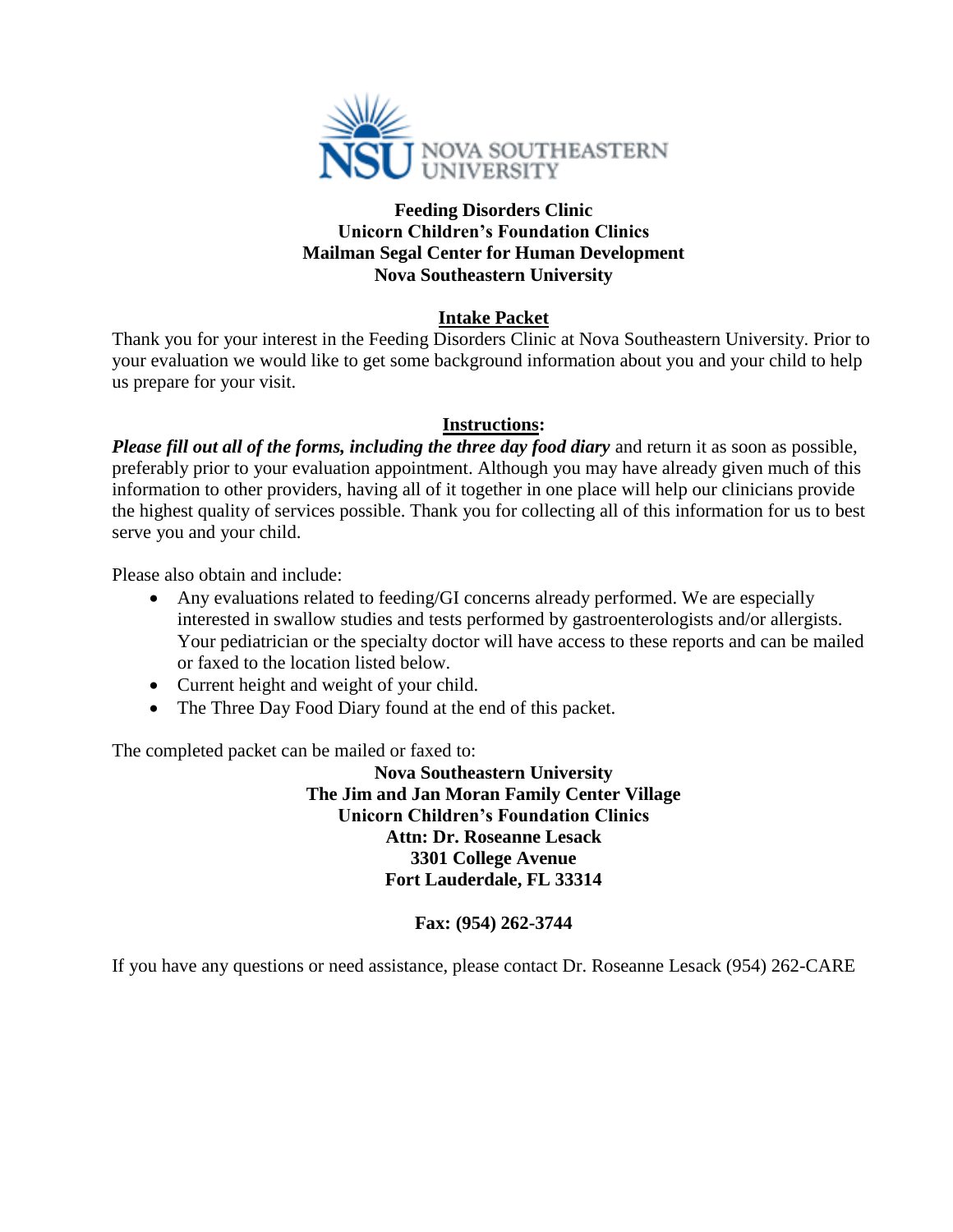# **FEEDING DISORDERS CLINIC**

## **INTAKE PACKET**

(Please Print)

| Name of person completing form:                                                                                                                                                              |                                                                                     |                                                                                       | u icasc i ilih |                                                                                                                                                                   | Today's date:      |           |              |               |
|----------------------------------------------------------------------------------------------------------------------------------------------------------------------------------------------|-------------------------------------------------------------------------------------|---------------------------------------------------------------------------------------|----------------|-------------------------------------------------------------------------------------------------------------------------------------------------------------------|--------------------|-----------|--------------|---------------|
|                                                                                                                                                                                              | Primary reason for referral: (check all that apply)                                 |                                                                                       |                |                                                                                                                                                                   |                    |           |              |               |
| $\Box$ My child is feeding tube dependent and accepts little food by mouth<br>□My child mostly gets nutrition by drinking formula<br>□My child has poor self-feeding skills<br>$\Box$ Other: |                                                                                     |                                                                                       |                | $\Box$ My child has lost weight ( $\Box$<br>pounds)<br>□My child only eats certain foods/is extremely picky<br>$\Box$ My child eats too much or is gaining weight |                    |           |              |               |
|                                                                                                                                                                                              |                                                                                     | <b>SECTION I: CHILD AND CAREGIVER INFORMATION</b>                                     |                |                                                                                                                                                                   |                    |           |              |               |
| Child's name:                                                                                                                                                                                |                                                                                     |                                                                                       | DOB:           |                                                                                                                                                                   |                    | Gender:   | $\Box$ Male  | $\Box$ Female |
| Caregiver name(s):                                                                                                                                                                           |                                                                                     |                                                                                       |                | <b>Marital Status:</b>                                                                                                                                            | □Married □Divorced |           |              |               |
| Child's legal guardian:                                                                                                                                                                      |                                                                                     |                                                                                       |                | □Separated □Single □Widowed □Other:                                                                                                                               |                    |           |              |               |
| Mother's occupation:                                                                                                                                                                         |                                                                                     |                                                                                       |                | Father's occupation:                                                                                                                                              |                    |           |              |               |
|                                                                                                                                                                                              | List of people currently living in the household:                                   |                                                                                       |                |                                                                                                                                                                   |                    |           |              |               |
|                                                                                                                                                                                              | <b>Name</b>                                                                         |                                                                                       |                | <b>Relationship to Child</b>                                                                                                                                      |                    |           | Age          |               |
|                                                                                                                                                                                              |                                                                                     |                                                                                       |                |                                                                                                                                                                   |                    |           |              |               |
|                                                                                                                                                                                              |                                                                                     |                                                                                       |                |                                                                                                                                                                   |                    |           |              |               |
|                                                                                                                                                                                              |                                                                                     |                                                                                       |                |                                                                                                                                                                   |                    |           |              |               |
|                                                                                                                                                                                              |                                                                                     |                                                                                       |                |                                                                                                                                                                   |                    |           |              |               |
| Primary phone no.:                                                                                                                                                                           |                                                                                     |                                                                                       |                | Secondary phone no.:                                                                                                                                              |                    |           |              |               |
| Street address:                                                                                                                                                                              |                                                                                     |                                                                                       |                |                                                                                                                                                                   |                    |           |              |               |
| P.O. box:                                                                                                                                                                                    |                                                                                     | City:                                                                                 |                | State:                                                                                                                                                            |                    |           | ZIP code:    |               |
| E-mail address:                                                                                                                                                                              |                                                                                     |                                                                                       |                |                                                                                                                                                                   |                    |           |              |               |
|                                                                                                                                                                                              |                                                                                     | Has your child been seen at the Mailman Segal Center previously?                      |                |                                                                                                                                                                   | $\Box$ Yes         |           | $\square$ No |               |
| Which program saw your child last?                                                                                                                                                           |                                                                                     |                                                                                       |                | What was the date of the last visit?                                                                                                                              |                    |           |              |               |
|                                                                                                                                                                                              |                                                                                     | Is your child covered by a private health insurance provider?                         |                |                                                                                                                                                                   | $\Box$ Yes         | $\Box$ No |              |               |
| Name of insurance company:                                                                                                                                                                   |                                                                                     |                                                                                       |                |                                                                                                                                                                   |                    |           |              |               |
|                                                                                                                                                                                              |                                                                                     | <b>SECTION II: REFERAL INFORMATION</b>                                                |                |                                                                                                                                                                   |                    |           |              |               |
| Who referred your child to our program?                                                                                                                                                      |                                                                                     |                                                                                       |                |                                                                                                                                                                   |                    |           |              |               |
|                                                                                                                                                                                              |                                                                                     |                                                                                       |                |                                                                                                                                                                   |                    |           |              |               |
|                                                                                                                                                                                              | If referred by a physician, please provide us with their contact information below: |                                                                                       |                |                                                                                                                                                                   |                    |           |              |               |
| Street address:                                                                                                                                                                              |                                                                                     |                                                                                       |                |                                                                                                                                                                   |                    |           |              |               |
| City:                                                                                                                                                                                        |                                                                                     |                                                                                       | State:         | ZIP code:                                                                                                                                                         |                    | Phone no: |              |               |
| <b>SECTION III: MEDICAL HISTORY</b>                                                                                                                                                          |                                                                                     |                                                                                       |                |                                                                                                                                                                   |                    |           |              |               |
| Please provide us with some information about your child:                                                                                                                                    |                                                                                     |                                                                                       |                |                                                                                                                                                                   |                    |           |              |               |
| Current weight:                                                                                                                                                                              | Current height:                                                                     | Has a medical provider expressed concern regarding your child's weight and/or growth? |                |                                                                                                                                                                   |                    |           |              |               |
|                                                                                                                                                                                              |                                                                                     | $\square$ No                                                                          |                |                                                                                                                                                                   |                    |           |              |               |

*UPDATED: 03/2016 For internal use: Child's Name: \_\_\_\_\_\_\_\_\_\_\_\_\_\_\_\_\_\_\_\_\_\_ MR#:\_\_\_\_\_\_ DOB:\_\_\_\_\_\_\_\_\_\_\_\_*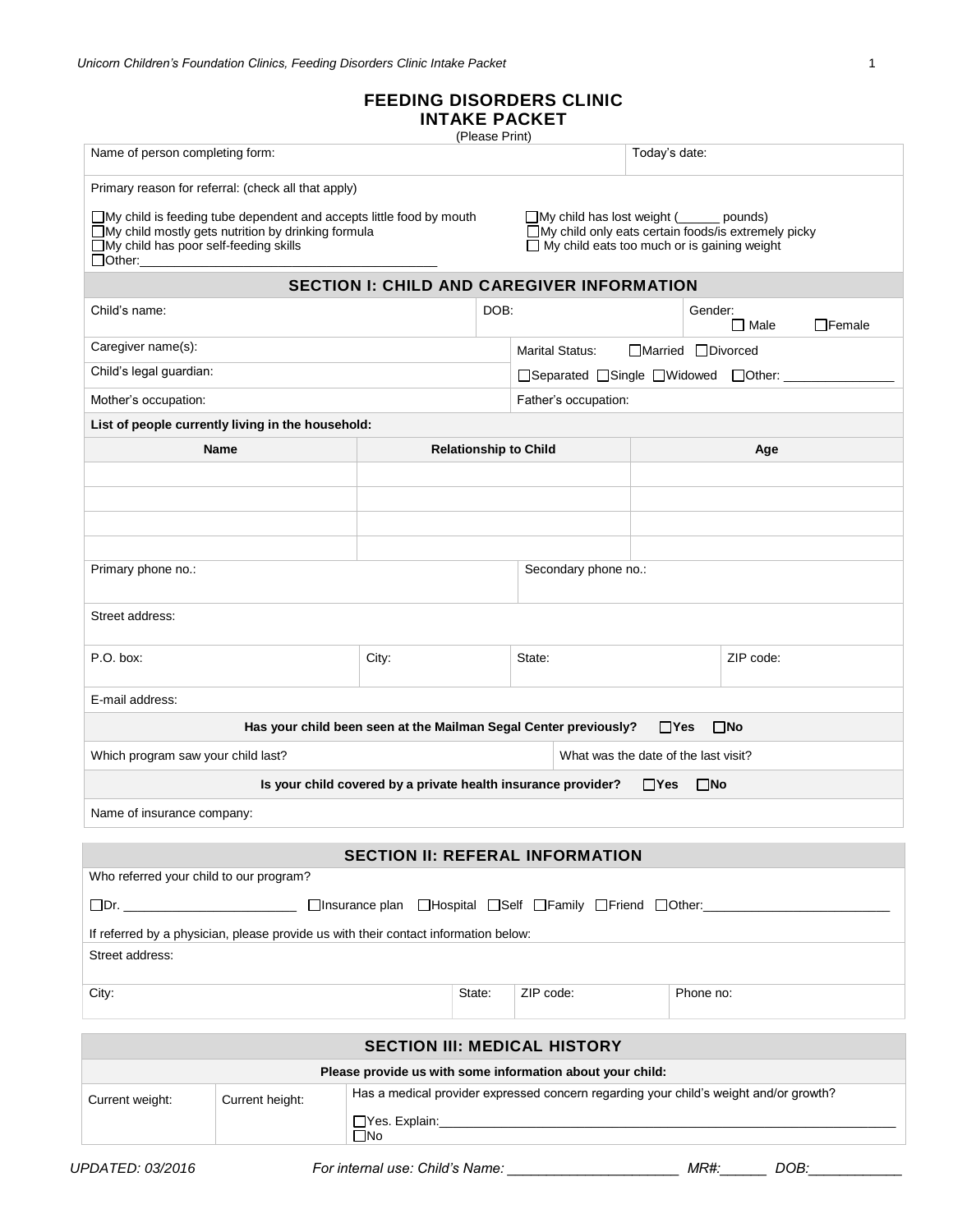| Unicorn Children's Foundation Clinics, Feeding Disorders Clinic Intake Packet                                                       |                        |                |                |                                                                                        |                           | 2              |
|-------------------------------------------------------------------------------------------------------------------------------------|------------------------|----------------|----------------|----------------------------------------------------------------------------------------|---------------------------|----------------|
| Current medications (please include all prescriptions, vitamins, over-the-counter medications, and herbal or alternative remedies): |                        |                |                |                                                                                        |                           |                |
|                                                                                                                                     |                        |                |                |                                                                                        |                           |                |
|                                                                                                                                     |                        |                |                |                                                                                        |                           |                |
|                                                                                                                                     |                        |                |                |                                                                                        |                           |                |
| Allergies:                                                                                                                          |                        |                |                | Allergy test(s): please include date of tests                                          |                           |                |
|                                                                                                                                     |                        |                |                |                                                                                        |                           |                |
|                                                                                                                                     |                        |                |                | $\Box$ Blood: ___/___/____                                                             | □Skin patch: ___/___/___  |                |
|                                                                                                                                     |                        |                |                | Skin prick: ___/__/_                                                                   | □Endoscopy:____/____/____ |                |
|                                                                                                                                     |                        |                |                | Surgical History: Has your child ever had any surgeries?  TYes<br>$\Box$ No            |                           |                |
|                                                                                                                                     | <b>Type of Surgery</b> |                |                |                                                                                        | <b>Date</b>               |                |
|                                                                                                                                     |                        |                |                |                                                                                        |                           |                |
|                                                                                                                                     |                        |                |                |                                                                                        |                           |                |
|                                                                                                                                     |                        |                |                |                                                                                        |                           |                |
|                                                                                                                                     |                        |                |                | Who are the medical providers who currently treat your child?                          |                           |                |
| <b>Name</b>                                                                                                                         | <b>Specialty</b>       |                |                | <b>Name of Practice</b>                                                                | <b>Phone Number</b>       |                |
|                                                                                                                                     |                        |                |                |                                                                                        |                           |                |
|                                                                                                                                     |                        |                |                |                                                                                        |                           |                |
|                                                                                                                                     |                        |                |                |                                                                                        |                           |                |
|                                                                                                                                     |                        |                |                |                                                                                        |                           |                |
|                                                                                                                                     |                        |                |                |                                                                                        |                           |                |
|                                                                                                                                     |                        |                |                | Please mark your child's current and former medical problems or diagnoses with an 'X': |                           |                |
|                                                                                                                                     |                        |                |                |                                                                                        |                           |                |
| <b>Medical Problem/Diagnosis</b>                                                                                                    | Past                   | <b>Current</b> |                | <b>Medical Problem/Diagnosis</b>                                                       | Past                      | <b>Current</b> |
| Autism, PDD, or Asperger's                                                                                                          |                        |                |                | Gastroesophageal reflux                                                                |                           |                |
| Developmental or Speech delay                                                                                                       |                        |                |                | Chronic constipation                                                                   |                           |                |
| <b>ADHD</b>                                                                                                                         |                        |                |                | Chronic diarrhea                                                                       |                           |                |
| Learning disability                                                                                                                 |                        |                | Food allergies |                                                                                        |                           |                |
| Intellectual disability                                                                                                             |                        |                |                | Lactose intolerance                                                                    |                           |                |
| Traumatic brain injury                                                                                                              |                        |                |                | Seasonal allergies                                                                     |                           |                |
| Depression/Bipolar disorder                                                                                                         |                        |                |                | Blind or severe vision impairment                                                      |                           |                |
| Anxiety Disorder or OCD                                                                                                             |                        |                |                | Deaf or severe hearing impairment                                                      |                           |                |
| Cerebral palsy                                                                                                                      |                        |                |                | Delayed gastric emptying                                                               |                           |                |
| Spina bifida                                                                                                                        |                        |                | Liver disease  |                                                                                        |                           |                |
| Seizure disorder                                                                                                                    |                        |                |                | Endocrine disorder or problems with growth                                             |                           |                |
| Diabetes, Type I or II                                                                                                              |                        |                | Heart problems |                                                                                        |                           |                |
| Prematurity                                                                                                                         |                        |                |                | Asthma or lung problems                                                                |                           |                |
| Kidney disease                                                                                                                      |                        |                | Cancer         |                                                                                        |                           |                |
| Failure to thrive                                                                                                                   |                        |                |                |                                                                                        |                           |                |
| Other medical diagnoses:                                                                                                            |                        |                |                |                                                                                        |                           |                |
|                                                                                                                                     |                        |                |                | **Please bring test results/reports to your appointment**                              |                           |                |
| Hospitalizations and procedures (attach extra sheet if needed):                                                                     |                        |                |                |                                                                                        |                           |                |
| Swallow study (MBS/OPMS)                                                                                                            | Date:                  |                |                | Result:                                                                                |                           |                |
| $\Box$ Endoscopy<br>Result:<br>Date:                                                                                                |                        |                |                |                                                                                        |                           |                |
| □Gastric emptying<br>Result:<br>Date:                                                                                               |                        |                |                |                                                                                        |                           |                |
| $\Box$ pH probe<br>Date:<br>Result:                                                                                                 |                        |                |                |                                                                                        |                           |                |
| □Upper GI<br>Result:<br>Date:                                                                                                       |                        |                |                |                                                                                        |                           |                |
| □Colonoscopy<br>Date:                                                                                                               |                        |                |                | Result:                                                                                |                           |                |
| □Blood transfusion<br>Result:<br>Date:                                                                                              |                        |                |                |                                                                                        |                           |                |
| □Other:                                                                                                                             | Date:                  |                |                | Result:                                                                                |                           |                |
| □Other:                                                                                                                             | Date:                  |                |                | Result:                                                                                |                           |                |
|                                                                                                                                     |                        |                |                |                                                                                        |                           |                |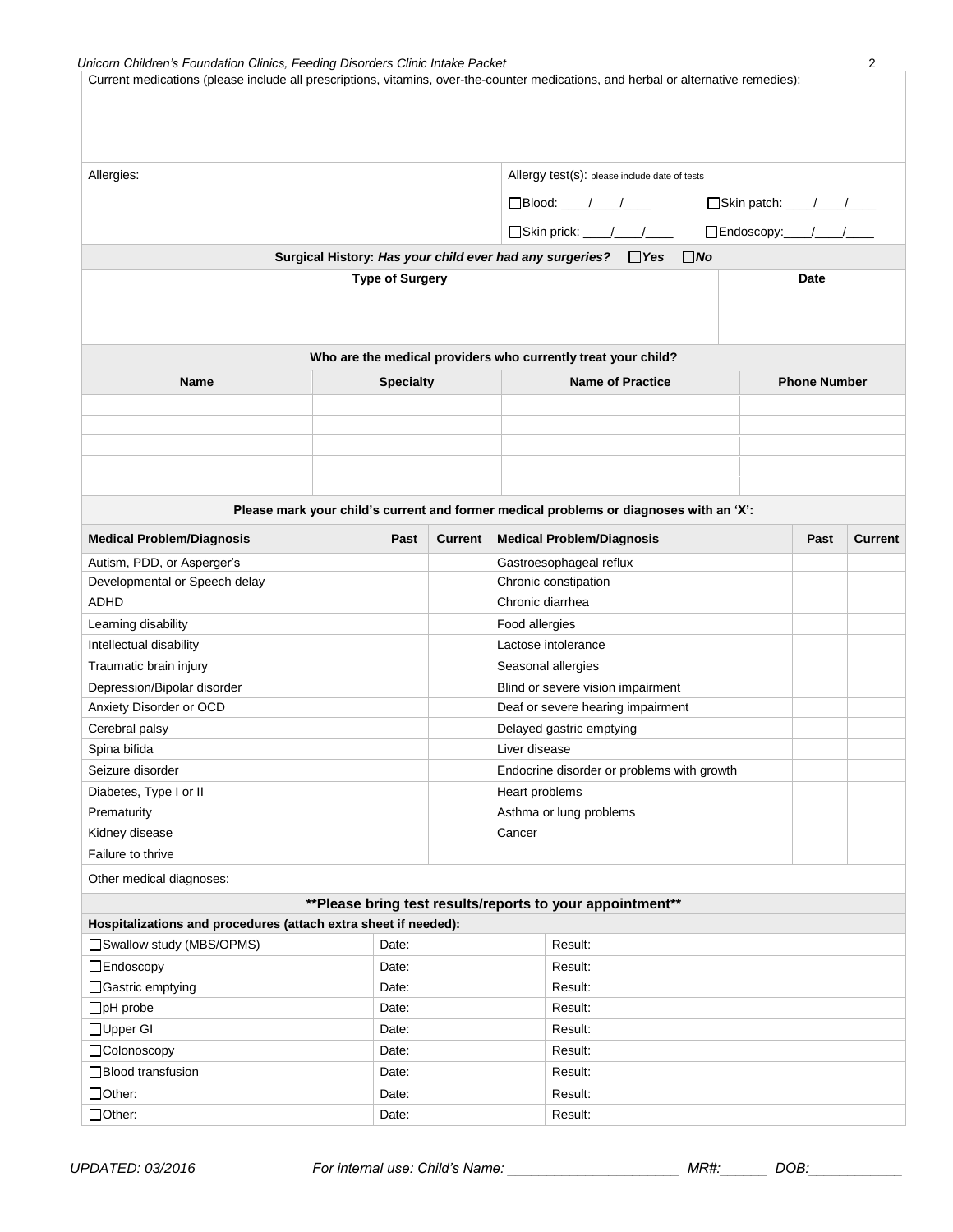| Unicorn Children's Foundation Clinics, Feeding Disorders Clinic Intake Packet                     |                                                                                              |                                                                                        |  | <b>Feeding Tubes</b>         |                                                            |              |              |                  |                     | 3                 |
|---------------------------------------------------------------------------------------------------|----------------------------------------------------------------------------------------------|----------------------------------------------------------------------------------------|--|------------------------------|------------------------------------------------------------|--------------|--------------|------------------|---------------------|-------------------|
| <b>Type of Tube</b>                                                                               | <b>Dates</b>                                                                                 |                                                                                        |  |                              | <b>Formula Name</b>                                        |              | Amount (cc)  |                  |                     | % of Daily Intake |
| Nasogastric (NG-tube)                                                                             |                                                                                              |                                                                                        |  |                              |                                                            |              |              |                  |                     |                   |
| Gastrostomy (G-tube)                                                                              |                                                                                              |                                                                                        |  |                              |                                                            |              |              |                  |                     |                   |
| Jejunostomy (J-tube)                                                                              |                                                                                              |                                                                                        |  |                              |                                                            |              |              |                  |                     |                   |
| Other:                                                                                            |                                                                                              |                                                                                        |  |                              |                                                            |              |              |                  |                     |                   |
| <b>Type of Tube</b>                                                                               |                                                                                              |                                                                                        |  | <b>Breathing Tubes</b>       |                                                            |              | Dates in Use |                  |                     |                   |
|                                                                                                   |                                                                                              |                                                                                        |  |                              |                                                            |              |              |                  |                     |                   |
|                                                                                                   |                                                                                              |                                                                                        |  |                              |                                                            |              |              |                  |                     |                   |
|                                                                                                   |                                                                                              |                                                                                        |  |                              |                                                            |              |              |                  |                     |                   |
|                                                                                                   |                                                                                              | <b>Significant Illnesses or Hospitalizations</b><br>Illness/Reason for Hospitalization |  |                              |                                                            |              |              |                  | Date/Age            |                   |
|                                                                                                   |                                                                                              |                                                                                        |  |                              |                                                            |              |              |                  |                     |                   |
|                                                                                                   |                                                                                              |                                                                                        |  |                              |                                                            |              |              |                  |                     |                   |
|                                                                                                   |                                                                                              |                                                                                        |  |                              |                                                            |              |              |                  |                     |                   |
|                                                                                                   |                                                                                              |                                                                                        |  |                              |                                                            |              |              |                  |                     |                   |
|                                                                                                   |                                                                                              |                                                                                        |  | <b>Bowel Habits</b>          |                                                            |              |              |                  |                     |                   |
| Frequency of bowel movements: _________ times per (circle one): day                               |                                                                                              |                                                                                        |  | week                         | Consistency:                                               | $\Box$ Hard  | $\Box$ Soft  |                  | $\Box$ Loose        | $\Box$ Watery     |
| Is your child toilet trained? □ Yes □ No                                                          |                                                                                              | Are there any concerns with toileting?                                                 |  |                              | $\square$ No $\square$ Yes: $\_\_\_\_\_\_\_\_\_\_\_\_\_\_$ |              |              |                  |                     |                   |
|                                                                                                   |                                                                                              |                                                                                        |  | <b>Family History</b>        |                                                            |              |              |                  |                     |                   |
| □ Medical problems                                                                                |                                                                                              | □Psychiatric or psychological problems                                                 |  |                              | □Developmental delay                                       |              |              |                  | □Feeding difficulty |                   |
| <b>Family Member</b>                                                                              |                                                                                              |                                                                                        |  | <b>Relationship to Child</b> |                                                            |              |              | <b>Diagnosis</b> |                     |                   |
|                                                                                                   |                                                                                              |                                                                                        |  |                              |                                                            |              |              |                  |                     |                   |
|                                                                                                   |                                                                                              |                                                                                        |  |                              |                                                            |              |              |                  |                     |                   |
|                                                                                                   |                                                                                              |                                                                                        |  |                              |                                                            |              |              |                  |                     |                   |
|                                                                                                   |                                                                                              |                                                                                        |  |                              |                                                            |              |              |                  |                     |                   |
|                                                                                                   |                                                                                              | Are your child's immunizations up-to-date?                                             |  |                              | $\square$ Yes                                              | $\square$ No |              |                  |                     |                   |
| If no, why?                                                                                       |                                                                                              |                                                                                        |  |                              |                                                            |              |              |                  |                     |                   |
| Does anyone smoke in the home? $\Box$ Yes $\Box$ No                                               |                                                                                              |                                                                                        |  |                              | Recent travel or camping? □ No □ Yes: Where?               |              |              |                  |                     |                   |
| Exposure to creek, lake, or well water? □Yes                                                      |                                                                                              | $\Box$ No                                                                              |  |                              | What animals is your child around?                         |              |              |                  |                     |                   |
|                                                                                                   |                                                                                              | <b>SECTION IV: BIRTH INFORMATION</b>                                                   |  |                              |                                                            |              |              |                  |                     |                   |
|                                                                                                   |                                                                                              | Please provide us with some information about the birth of your child:                 |  |                              |                                                            |              |              |                  |                     |                   |
| $\Box$ Full term<br>Baby was born:                                                                |                                                                                              | □Pre-term (Gestational Age:                                                            |  |                              | Birth weight:                                              |              |              |                  |                     |                   |
| Type of delivery:<br>$\Box$ Vaginal<br>□Caesarian Section: □Planned<br>$\Box$ Emergency           |                                                                                              |                                                                                        |  |                              |                                                            |              |              |                  |                     |                   |
| □ After birth<br>$\Box$ None<br>□During pregnancy<br>Where there complications or problems noted? |                                                                                              |                                                                                        |  |                              |                                                            |              |              |                  |                     |                   |
| Comments:                                                                                         |                                                                                              |                                                                                        |  |                              |                                                            |              |              |                  |                     |                   |
|                                                                                                   |                                                                                              |                                                                                        |  |                              |                                                            |              |              |                  |                     |                   |
|                                                                                                   | $\square$ No<br>Did your child stay in the Neonatal ICU (NICU)?<br>□Yes: Duration___________ |                                                                                        |  |                              |                                                            |              |              |                  |                     |                   |
| Comments/reason for stay:                                                                         |                                                                                              |                                                                                        |  |                              |                                                            |              |              |                  |                     |                   |
|                                                                                                   |                                                                                              |                                                                                        |  |                              |                                                            |              |              |                  |                     |                   |
|                                                                                                   |                                                                                              |                                                                                        |  |                              |                                                            |              |              |                  |                     |                   |

*UPDATED: 03/2016 For internal use: Child's Name: \_\_\_\_\_\_\_\_\_\_\_\_\_\_\_\_\_\_\_\_\_\_ MR#:\_\_\_\_\_\_ DOB:\_\_\_\_\_\_\_\_\_\_\_\_*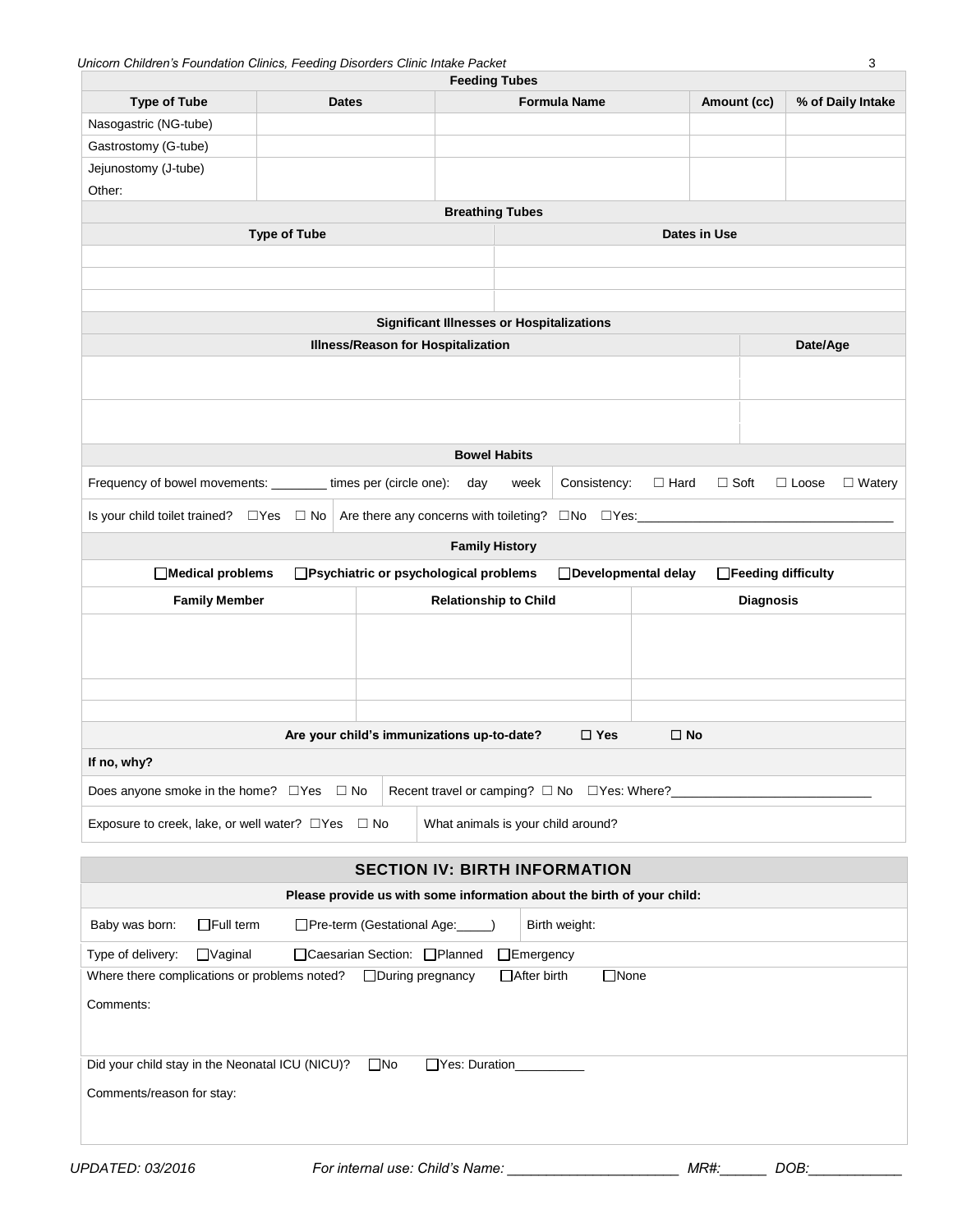#### **SECTION V: DEVELOPMENTAL INFORMATION**

|                                                                                               | Has your child ever been diagnosed with a developmental disability or as having a behavioral problem? $\Box$ Yes |            |                                                                   |  |                          |                                  | $\square$ No<br>(e.g. ADD/ADHD, autism, oppositional behavior, aggressive behavior, speech delay, motor delay, learning problems, etc.)                                                                                                                                  |  |
|-----------------------------------------------------------------------------------------------|------------------------------------------------------------------------------------------------------------------|------------|-------------------------------------------------------------------|--|--------------------------|----------------------------------|--------------------------------------------------------------------------------------------------------------------------------------------------------------------------------------------------------------------------------------------------------------------------|--|
|                                                                                               | <b>Date of Evaluation/Diagnosis</b>                                                                              |            | <b>Type of Evaluation</b>                                         |  | <b>Results/Diagnosis</b> |                                  | Name of Doctor/Evaluator                                                                                                                                                                                                                                                 |  |
|                                                                                               |                                                                                                                  |            |                                                                   |  |                          |                                  |                                                                                                                                                                                                                                                                          |  |
|                                                                                               |                                                                                                                  |            |                                                                   |  |                          |                                  |                                                                                                                                                                                                                                                                          |  |
|                                                                                               |                                                                                                                  |            |                                                                   |  |                          |                                  |                                                                                                                                                                                                                                                                          |  |
|                                                                                               |                                                                                                                  |            |                                                                   |  |                          |                                  |                                                                                                                                                                                                                                                                          |  |
|                                                                                               |                                                                                                                  |            | Please list the approximate ages at which your child was able to: |  |                          |                                  |                                                                                                                                                                                                                                                                          |  |
| Smile:                                                                                        |                                                                                                                  | Roll over: |                                                                   |  |                          | Sit alone:                       |                                                                                                                                                                                                                                                                          |  |
| Stand alone:                                                                                  |                                                                                                                  | Walk:      |                                                                   |  |                          | Mimic adults:                    |                                                                                                                                                                                                                                                                          |  |
| Say single word:                                                                              |                                                                                                                  |            | Talk in sentences:                                                |  |                          | Follow instructions:             |                                                                                                                                                                                                                                                                          |  |
| Urinate in toilet:                                                                            |                                                                                                                  |            | Have BM in toilet:                                                |  |                          | Get dressed:                     |                                                                                                                                                                                                                                                                          |  |
| Is your child currently in school, early intervention, day care, or other community activity? |                                                                                                                  |            |                                                                   |  |                          |                                  | $\Box$ Yes<br>$\Box$ No                                                                                                                                                                                                                                                  |  |
| <b>Name of Facility</b>                                                                       |                                                                                                                  |            | Grade                                                             |  | <b>Teacher</b>           |                                  | <b>How Often</b>                                                                                                                                                                                                                                                         |  |
|                                                                                               |                                                                                                                  |            |                                                                   |  |                          |                                  |                                                                                                                                                                                                                                                                          |  |
| Is school addressing feeding concerns? $\Box$ No                                              |                                                                                                                  | $\Box$ Yes |                                                                   |  |                          |                                  |                                                                                                                                                                                                                                                                          |  |
| If yes, how? Is this effective?                                                               |                                                                                                                  |            |                                                                   |  |                          |                                  |                                                                                                                                                                                                                                                                          |  |
|                                                                                               |                                                                                                                  |            |                                                                   |  |                          |                                  |                                                                                                                                                                                                                                                                          |  |
|                                                                                               |                                                                                                                  |            |                                                                   |  |                          |                                  | Please list any therapy or support services your child currently receives or has received in the past to address feeding concerns (e.g.<br>speech therapy, occupational therapy, physical therapy, feeding therapy ABA/behavior therapy, early intervention, psychology) |  |
| <b>Dates of Treatment</b>                                                                     | <b>Treatment</b><br>Program/Therapist/Specialist                                                                 |            | <b>Problems Addressed</b>                                         |  |                          | Was intervention helpful? How?   |                                                                                                                                                                                                                                                                          |  |
|                                                                                               |                                                                                                                  |            |                                                                   |  |                          |                                  |                                                                                                                                                                                                                                                                          |  |
|                                                                                               |                                                                                                                  |            |                                                                   |  |                          |                                  |                                                                                                                                                                                                                                                                          |  |
|                                                                                               |                                                                                                                  |            |                                                                   |  |                          |                                  |                                                                                                                                                                                                                                                                          |  |
|                                                                                               |                                                                                                                  |            |                                                                   |  |                          |                                  |                                                                                                                                                                                                                                                                          |  |
|                                                                                               |                                                                                                                  |            |                                                                   |  |                          |                                  |                                                                                                                                                                                                                                                                          |  |
|                                                                                               |                                                                                                                  |            | What is your child's estimated cognitive functioning?             |  |                          |                                  |                                                                                                                                                                                                                                                                          |  |
| □ Above average                                                                               | Normal intelligence<br>□Mild mental delay<br>□Moderate mental delay                                              |            |                                                                   |  |                          | □Severe or profound mental delay |                                                                                                                                                                                                                                                                          |  |
| This estimated mental functioning is from:                                                    |                                                                                                                  |            |                                                                   |  |                          |                                  |                                                                                                                                                                                                                                                                          |  |
|                                                                                               | □School testing                                                                                                  |            | □Psychologist testing                                             |  |                          | $\Box$ My best guess             |                                                                                                                                                                                                                                                                          |  |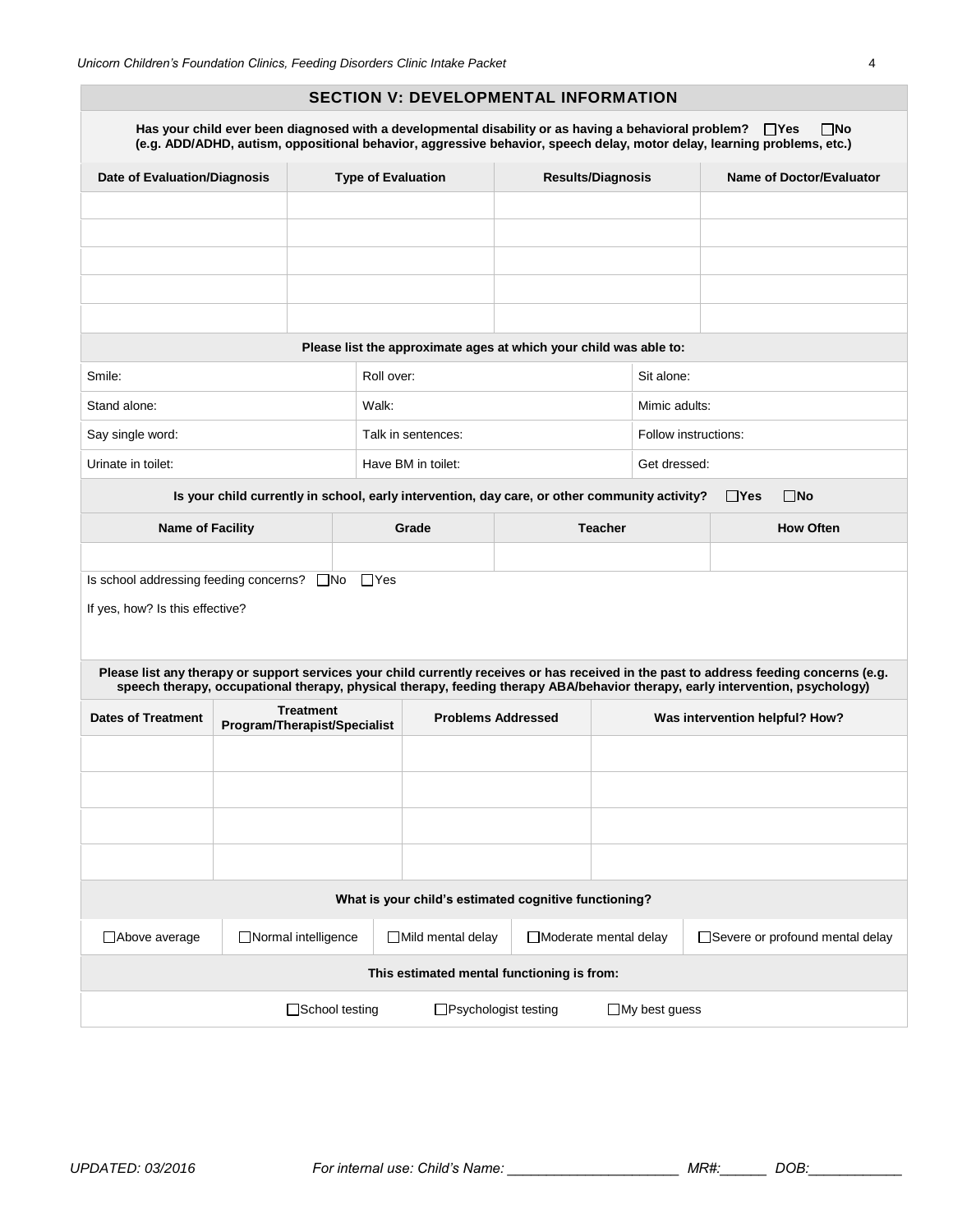|                                                                                             | Unicorn Children's Foundation Clinics, Feeding Disorders Clinic Intake Packet                                                |                                                              |              | 5                           |
|---------------------------------------------------------------------------------------------|------------------------------------------------------------------------------------------------------------------------------|--------------------------------------------------------------|--------------|-----------------------------|
|                                                                                             |                                                                                                                              | <b>SECTION VI: FEEDING HISTORY</b>                           |              |                             |
|                                                                                             |                                                                                                                              | Is your child currently working with a dietician? $\Box$ Yes | $\square$ No |                             |
| Please list name, how often, and goals if applicable:                                       |                                                                                                                              |                                                              |              |                             |
| Was your child breast fed? $\Box$ No                                                        | $\Box$ Yes, until age $\Box$ .                                                                                               |                                                              |              |                             |
| At what age were solids introduced?                                                         |                                                                                                                              |                                                              |              |                             |
| Describe any special diets that you feed your child.<br>(e.g. dairy free, vegetarian, etc.) |                                                                                                                              |                                                              |              |                             |
|                                                                                             | If your child is tube dependent and./or drinks formula, please answer the questions below:                                   |                                                              |              |                             |
| What formula(s) does your child currently take by mouth?                                    |                                                                                                                              |                                                              |              |                             |
|                                                                                             | What formula(s) does your child currently take via feeding tube?                                                             |                                                              |              |                             |
| Approximate % daily intake taken by the tube:                                               |                                                                                                                              | Amount of formula fed (cc's or calories/child's weight):     |              |                             |
|                                                                                             | Please describe your child's feeding schedule and sample meal. Give approximate amounts.                                     |                                                              |              |                             |
|                                                                                             |                                                                                                                              | <b>Sample/Typical Meal</b>                                   |              | <b>Approximate Mealtime</b> |
| <b>Breakfast</b>                                                                            |                                                                                                                              |                                                              |              |                             |
| <b>AM Snack</b>                                                                             |                                                                                                                              |                                                              |              |                             |
| Lunch                                                                                       |                                                                                                                              |                                                              |              |                             |
| <b>PM Snack</b>                                                                             |                                                                                                                              |                                                              |              |                             |
| <b>Dinner</b>                                                                               |                                                                                                                              |                                                              |              |                             |
| <b>Snack</b>                                                                                |                                                                                                                              |                                                              |              |                             |
|                                                                                             | Please check the boxes that describe your child's current intake of each of the following food types: (check all that apply) |                                                              |              |                             |
|                                                                                             | (e.g. Check "Can eat" and "Won't eat" if your child can and has eaten carrots, but always refuses to eat.)                   |                                                              |              |                             |

| Consistency                   | (e.g. Crieck "Carl eat" and "won't eat" if your child can and has eaten carrots, but always refuses to eat.)<br>Does eat | Can eat | Cannot<br>eat | Won't eat | <b>Never</b><br>tried | <b>Comment</b> |
|-------------------------------|--------------------------------------------------------------------------------------------------------------------------|---------|---------------|-----------|-----------------------|----------------|
| Regular liquid                | $\Box$                                                                                                                   | □       | $\Box$        | □         | $\Box$                |                |
| Thick liquid                  | □                                                                                                                        | □       | □             | □         | □                     |                |
| Stage 1 or 2 baby food        | $\Box$                                                                                                                   | □       | □             | □         | $\Box$                |                |
| Food prepared in blender      | $\Box$                                                                                                                   | $\Box$  | $\Box$        | $\Box$    | $\Box$                |                |
| Ground or Stage 3 baby food   | $\Box$                                                                                                                   | □       | $\Box$        | □         | $\Box$                |                |
| Creamy food (pudding, yogurt) | $\Box$                                                                                                                   | □       | $\Box$        | $\Box$    | $\Box$                |                |
| Mashed table food             | $\Box$                                                                                                                   | □       | □             | $\Box$    | $\Box$                |                |
| Chopped table food            | $\Box$                                                                                                                   | □       | □             | $\Box$    | □                     |                |
| Regular table food            | $\Box$                                                                                                                   | п       | $\Box$        | $\Box$    | $\Box$                |                |
| Crisp food (crackers)         | $\Box$                                                                                                                   | □       | □             | $\Box$    | $\Box$                |                |
| Chewy food (meat)             | $\Box$                                                                                                                   | $\Box$  | $\Box$        | $\Box$    | $\Box$                |                |
| Crunchy food (carrot)         | $\Box$                                                                                                                   | $\Box$  | $\Box$        | □         | $\Box$                |                |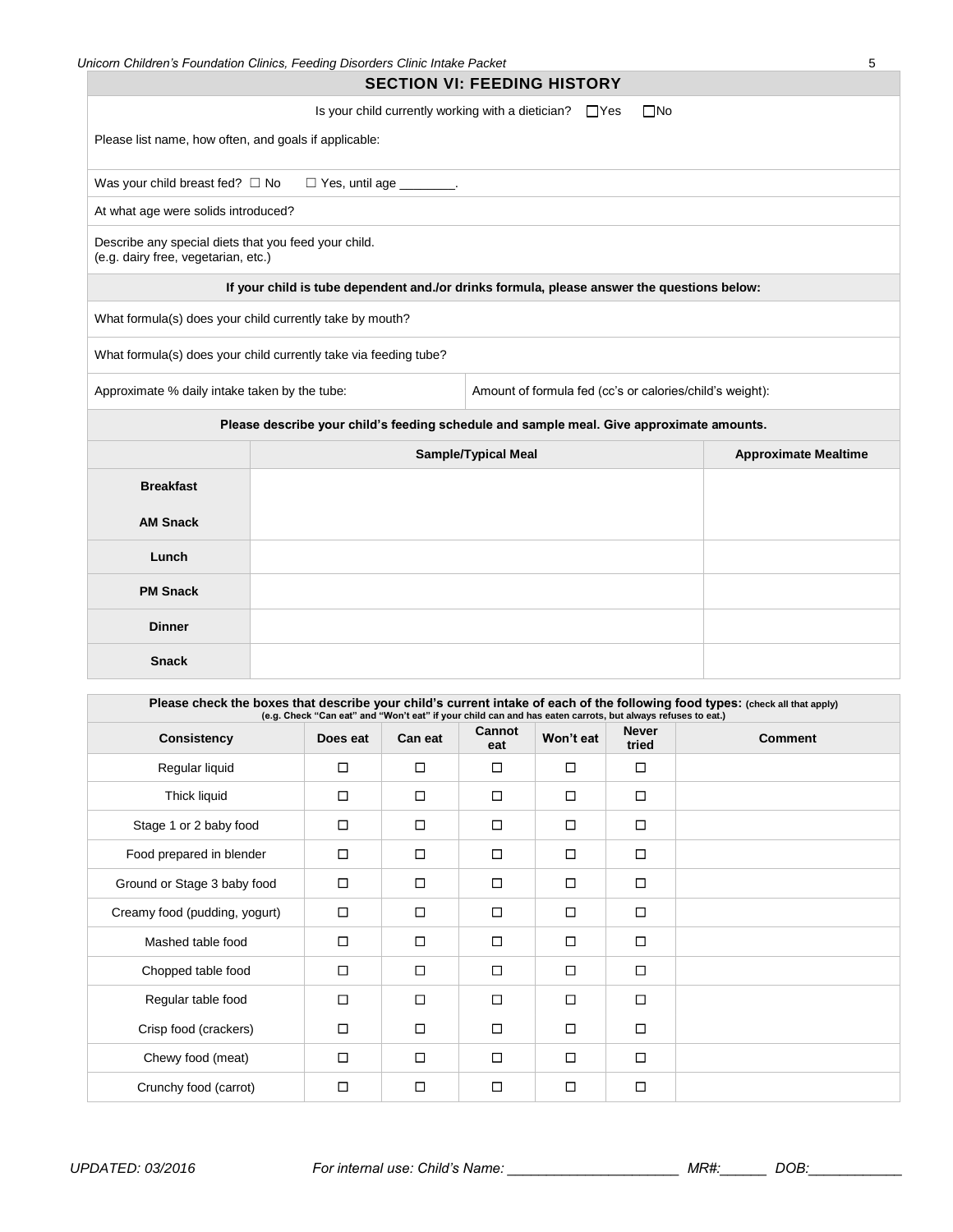|                                                    | Please list various foods, flavors, textures that are usually accepted by your child.                     |  |  |  |  |  |  |
|----------------------------------------------------|-----------------------------------------------------------------------------------------------------------|--|--|--|--|--|--|
| <b>Fruits</b>                                      |                                                                                                           |  |  |  |  |  |  |
| Proteins (meats, eggs,<br>nuts, beans)             |                                                                                                           |  |  |  |  |  |  |
| Starches (pasta, rice,<br>cereal, breads)          |                                                                                                           |  |  |  |  |  |  |
| Vegetables                                         |                                                                                                           |  |  |  |  |  |  |
| Dairy products                                     |                                                                                                           |  |  |  |  |  |  |
| <b>Sweets</b>                                      |                                                                                                           |  |  |  |  |  |  |
|                                                    | Describe the sequence in which food is offered to your child (e.g. liquids always first, etc.):           |  |  |  |  |  |  |
|                                                    | Does your child milk or formula? $\Box$ Yes $\Box$ No If so, how much? _________(how many ounces per day) |  |  |  |  |  |  |
|                                                    | Do you child's food habits and preferences match the family? $\square$ Yes $\square$ No                   |  |  |  |  |  |  |
|                                                    | Does your child eat little meals and snacks throughout the day? $\square$ Yes<br>$\Box$ No                |  |  |  |  |  |  |
| My child's appetite is best described as:          | $\Box$ Good<br>$\Box$ Poor<br>□Fair<br>$\square$ Excellent<br>$\Box$ Eats too much                        |  |  |  |  |  |  |
| How many meals and snacks per day?                 | Meals<br><b>Snacks</b>                                                                                    |  |  |  |  |  |  |
| How long does it take your child to finish a meal? | $\Box$ Less than 10 min<br>$\square$ 10-20 min<br>$\square$ 20-30 min<br>$\Box$ over 60 min               |  |  |  |  |  |  |
|                                                    |                                                                                                           |  |  |  |  |  |  |
| Who usually feeds your child?                      |                                                                                                           |  |  |  |  |  |  |
|                                                    | Describe the environment/location of meals (e.g. in front of TV, with family):                            |  |  |  |  |  |  |
| Where is your child usually fed? $\Box$ Lap        | $\Box$ Table/chair $\Box$ Stand/roam<br>□ Adaptive chair<br>$\Box$ Infant seat<br>□Booster seat           |  |  |  |  |  |  |
|                                                    | $\Box$ Floor<br>$\Box$ High chair<br>$\Box$ Couch                                                         |  |  |  |  |  |  |
| What utensils are used during meals?               | $\square$ Spoon<br>$\square$ Fork<br>$\Box$ Knife<br>$\Box$ Finger feeds                                  |  |  |  |  |  |  |
| Any concerns?                                      |                                                                                                           |  |  |  |  |  |  |
| What drinking utensils are used?                   | $\Box$ Sippy cup<br>$\Box$ Straw cup<br>$\Box$ Baby bottle (Type:<br>$\Box$ Open cup                      |  |  |  |  |  |  |
| Any concerns?                                      |                                                                                                           |  |  |  |  |  |  |

| <b>SECTION VII: BEHAVIORS AND FEEDING DIFFICULTY</b>   |                            |                                   |  |  |  |  |
|--------------------------------------------------------|----------------------------|-----------------------------------|--|--|--|--|
| Please check any behaviors that are of concern to you: |                            |                                   |  |  |  |  |
| $\Box$ Refuses to open mouth                           | $\Box$ Gags                | $\Box$ Throws or drops food       |  |  |  |  |
| $\Box$ Spits out food                                  | $\Box$ Ruminates           |                                   |  |  |  |  |
| $\Box$ Turns away from food                            | $\Box$ Vomits              | $\Box$ Making negative statements |  |  |  |  |
| $\Box$ Refuses to swallow food                         | Leaves table               | $\Box$ Screaming                  |  |  |  |  |
| $\Box$ Fails to chew food                              | $\square$ Pushes food away | $\Box$ Aggression                 |  |  |  |  |
| Other:                                                 |                            |                                   |  |  |  |  |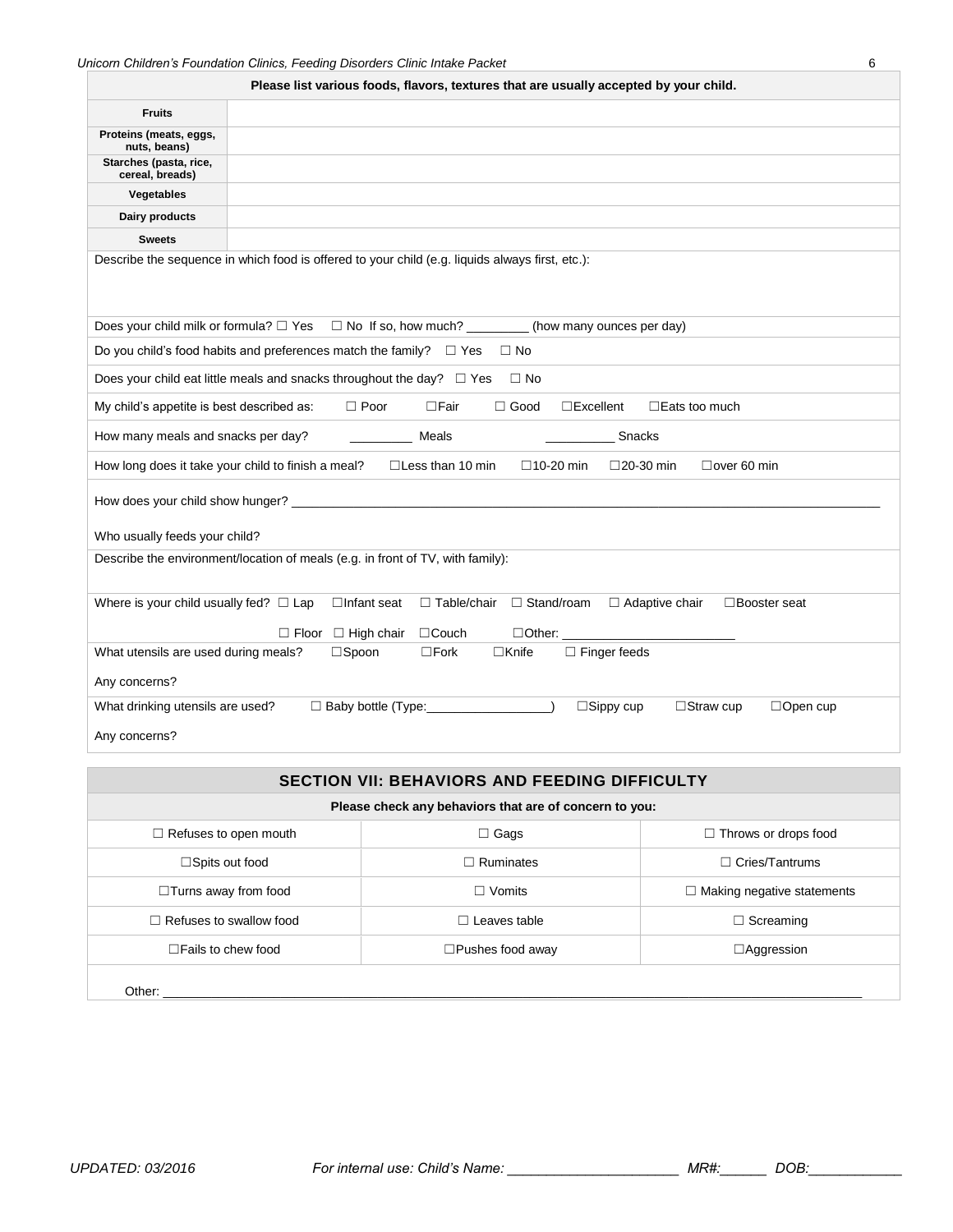| <b>Oral Motor Functioning</b>                                                                                  |                                                                                      |                                                       |  |  |  |  |
|----------------------------------------------------------------------------------------------------------------|--------------------------------------------------------------------------------------|-------------------------------------------------------|--|--|--|--|
|                                                                                                                | Check any of these problems that occur for your child:                               |                                                       |  |  |  |  |
| $\Box$ Drooling                                                                                                | $\Box$ Lip control (keeping his/her mouth closed)                                    | $\Box$ Coughing                                       |  |  |  |  |
| $\Box$ Continuous sucking; poor sucking                                                                        | $\Box$ Chewing (for children over 12 months)                                         | $\Box$ Gagging                                        |  |  |  |  |
| $\Box$ Biting (independently biting off pieces of<br>food)                                                     | $\Box$ Hypersensitivity to food textures,<br>temperature, spoon                      | $\Box$ Profuse perspiration (diaphoresis)             |  |  |  |  |
| $\Box$ Tongue control (tongue thrust, poor<br>mobility)                                                        | $\Box$ Vomiting/Rumination                                                           | $\Box$ Aspiration (wet-sounding or "gurgly"<br>voice) |  |  |  |  |
| $\square$ Swallowing                                                                                           | □ Packing food in mouth (holding in cheek,<br>$\Box$ Teeth grinding<br>under tongue) |                                                       |  |  |  |  |
| $\Box$ Overstuffing (too much in mouth at a time)                                                              | $\Box$ Other oral motor concerns:                                                    |                                                       |  |  |  |  |
| <b>Other Behaviors and Habits</b>                                                                              |                                                                                      |                                                       |  |  |  |  |
|                                                                                                                |                                                                                      |                                                       |  |  |  |  |
|                                                                                                                | Does your child have problems going to sleep at night? $\square$ No $\square$ Yes:   |                                                       |  |  |  |  |
| Does your child appear to enjoy social interaction? $\Box$ Yes                                                 | $\Box$ No                                                                            |                                                       |  |  |  |  |
| Does your child have problems being away from you? $\Box$ No                                                   | $\Box$ Yes:                                                                          |                                                       |  |  |  |  |
| Does your child require special supervision (e.g. to prevent self-injury)? $\square$ No<br>$\Box$ Yes:         |                                                                                      |                                                       |  |  |  |  |
| Please list behaviors that cause significant problems for your child (e.g. tantrums, aggression, self-injury)? |                                                                                      |                                                       |  |  |  |  |
|                                                                                                                |                                                                                      |                                                       |  |  |  |  |
|                                                                                                                |                                                                                      |                                                       |  |  |  |  |
|                                                                                                                |                                                                                      |                                                       |  |  |  |  |

#### **ADDITIONAL COMMENTS**

**Please list any additional information you feel is important for us to know:**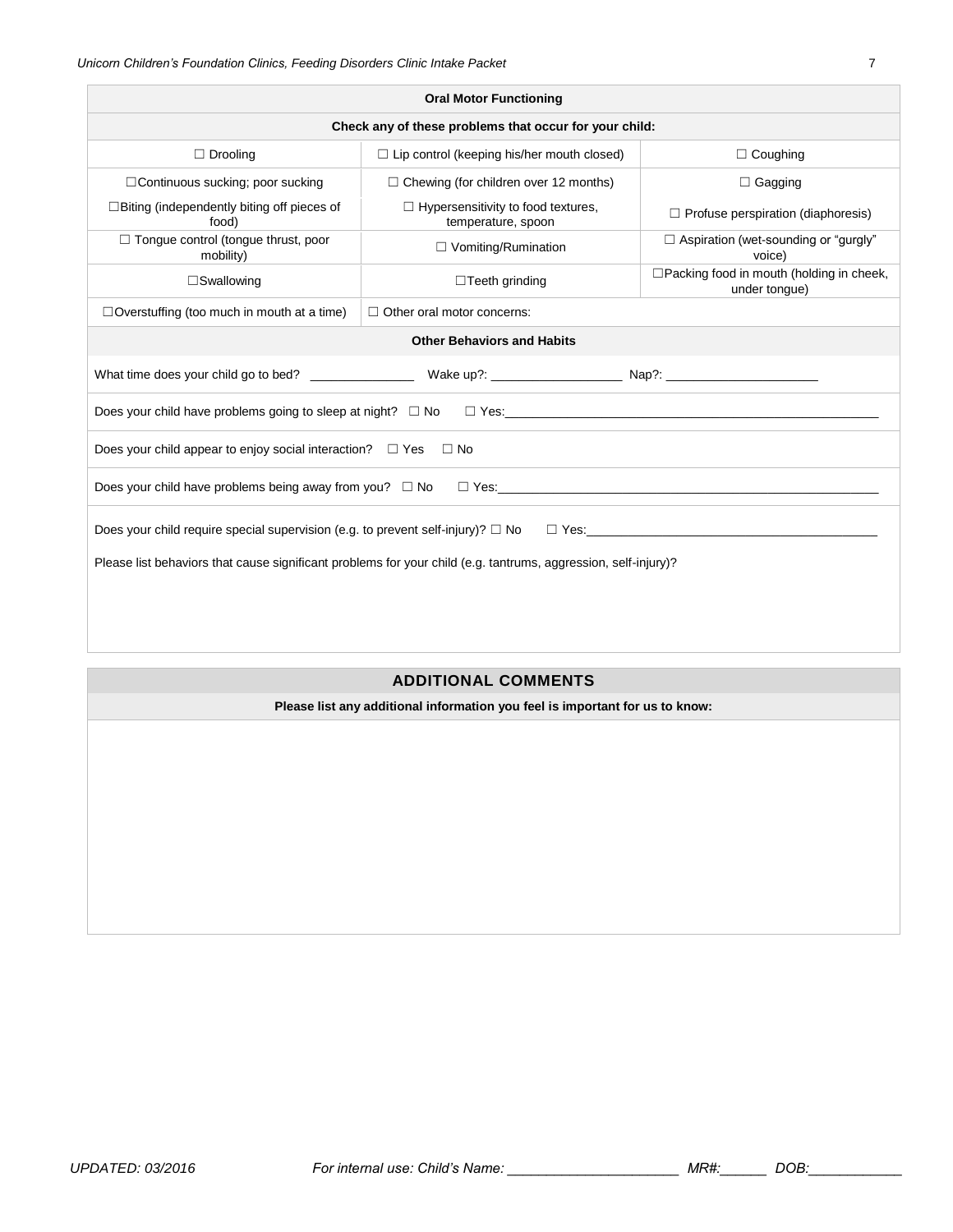## **THREE DAY FOOD DIARY**

**Instructions:** Write down all food and liquids consumed during the next three days. Record information as specifically as possible to help us best analyze your child's current diet. Be as specific as possible with regards to the amount eaten using volume (e.g., tbsp., cup) or weight (e.g., g, oz) measurements. Make sure to list brand names of food when possible and how food was prepared. If your child is currently tube fed, please identify if the food/formula was eaten by mouth or via the tube.

Additionally, if foods are presented at specific textures (e.g., pureed chicken breast, finely chopped steamed carrots, or fork mashed lasagna), the total amount of food presented should be recorded in addition to the total amount eaten.

#### For example:

| Date    | <b>Food Item</b>                               | Yield<br>(Total Serving) | <b>Amount Consumed</b> |
|---------|------------------------------------------------|--------------------------|------------------------|
| 5/16/15 | Pureed waffles<br>(2 waffles, 1/4c whole milk) | 1 CUP                    | $1/2$ CUD              |
|         | Peas, canned                                   | $1/2$ CUP                | $1/4$ CUD              |
|         | banana                                         | 1 whole                  | 1 whole                |
|         | Mac n' cheese                                  | 1 CUP                    | $1/2$ container        |
|         | Strawberry yogurt                              | 1 container              | $1/2$ container        |
|         | Tube feeding: Pediasure                        |                          | 550 cc                 |

| Date | Food Item | Yield<br>(Total Serving) | <b>Amount Consumed</b> |
|------|-----------|--------------------------|------------------------|
|      |           |                          |                        |
|      |           |                          |                        |
|      |           |                          |                        |
|      |           |                          |                        |
|      |           |                          |                        |
|      |           |                          |                        |
|      |           |                          |                        |
|      |           |                          |                        |
|      |           |                          |                        |
|      |           |                          |                        |
|      |           |                          |                        |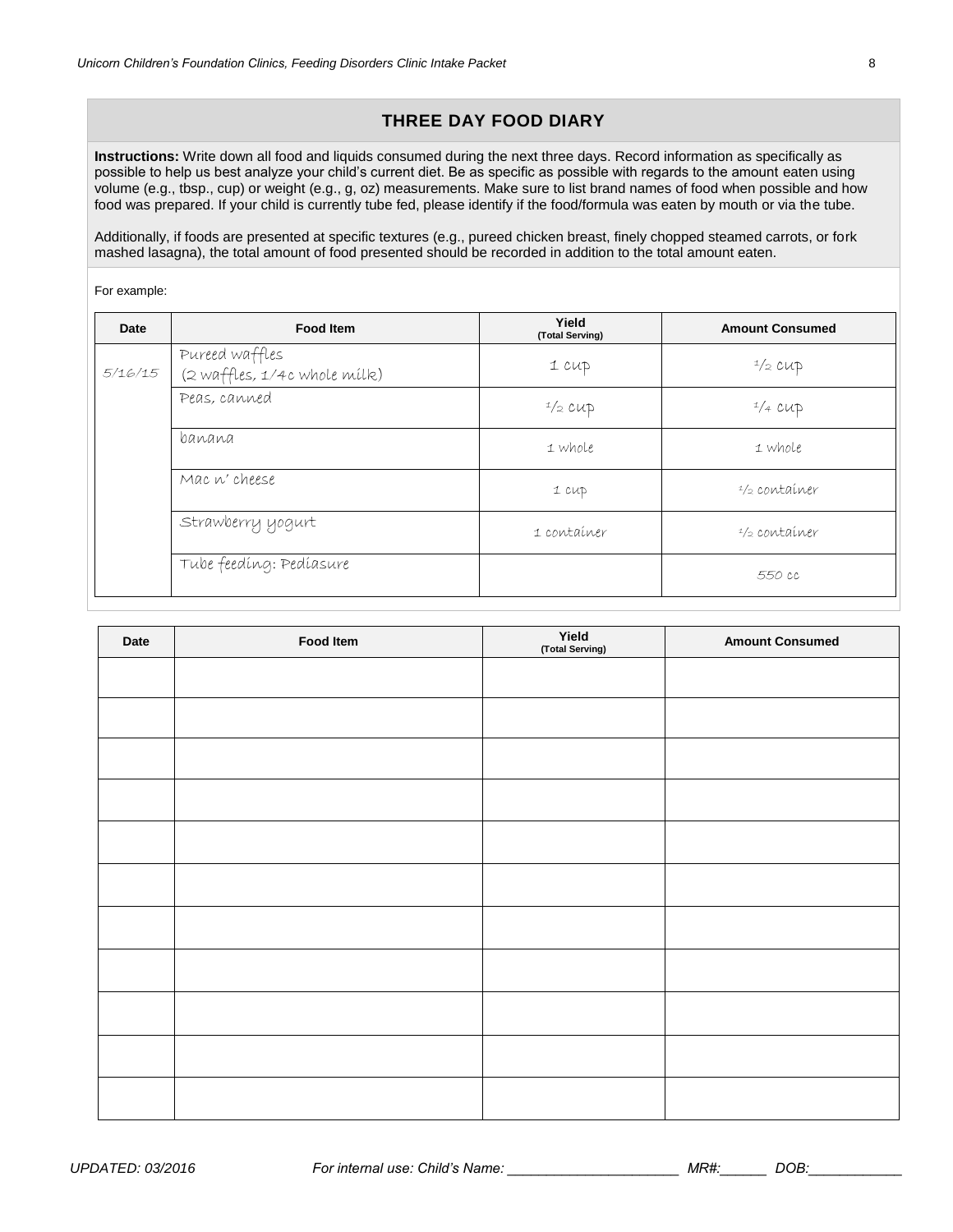| Date | Food Item | Yield<br>(Total Serving) | <b>Amount Consumed</b> |
|------|-----------|--------------------------|------------------------|
|      |           |                          |                        |
|      |           |                          |                        |
|      |           |                          |                        |
|      |           |                          |                        |
|      |           |                          |                        |
|      |           |                          |                        |
|      |           |                          |                        |
|      |           |                          |                        |
|      |           |                          |                        |
|      |           |                          |                        |
|      |           |                          |                        |
|      |           |                          |                        |
|      |           |                          |                        |
|      |           |                          |                        |
|      |           |                          |                        |
|      |           |                          |                        |
|      |           |                          |                        |
|      |           |                          |                        |
|      |           |                          |                        |
|      |           |                          |                        |
|      |           |                          |                        |
|      |           |                          |                        |
|      |           |                          |                        |
|      |           |                          |                        |
|      |           |                          |                        |

*UPDATED: 03/2016 For internal use: Child's Name: \_\_\_\_\_\_\_\_\_\_\_\_\_\_\_\_\_\_\_\_\_\_ MR#:\_\_\_\_\_\_ DOB:\_\_\_\_\_\_\_\_\_\_\_\_*